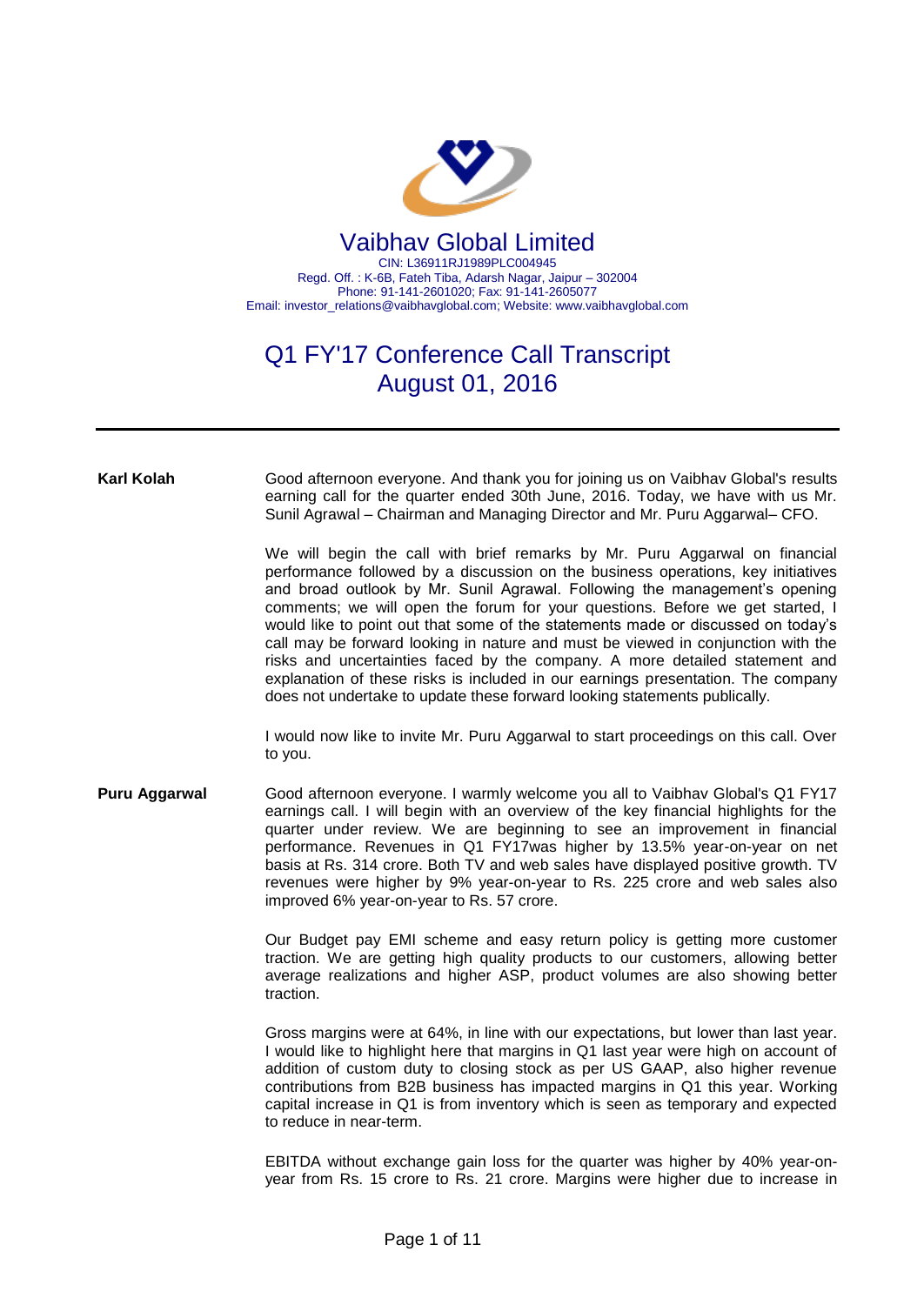revenue and greater operating leverage. Profitability at net level for the quarter was at Rs. 8.6 crore as compared to Rs. 7.3 crore in Q1 last year.

With these comments, I now hand over the discussion to Mr. Sunil Agrawal to share his views on the business.

**Sunil Agrawal** Thank you Puru. I welcome you all once again to Vaibhav Global's Q1 FY17 earnings call. We started FY17 on a positive note. Puru has highlighted the improvement in financial performance.

> I will give an operational update and some strategic thoughts for growth going forward. In FY16 we had undertaken several structural initiatives and we are now beginning to see positive results of those. As these results further fructify, we expect to see improvements in key financial and operating parameters in FY17.

> It is heartening to note that EMI through budget pay is receiving positive response from our customers. We are also focusing on net revenue expansion by not allowing returns in rising auctions and clearance sales where realization per unit is relatively lower.

> Many of the new brands we have launched recently are receiving positive response. And this is helping us to target younger more affluent customers. We keep evaluating the robustness of our brand portfolio through constant customer feedback and revenue realizations. Partly as a result of brand and partly because of EMIs, the quarter has witnessed a higher ASP in TV from \$22 to \$27 and in web from \$14 to \$17.

> Let me now highlight some vital customer centric data points. In the quarter under review, we have added 32,500 new customers. We now serve 352,000 unique customers calculated on an annualized basis. Repeat buying activity for our customers is at 16.7 times compared to 17.9 times in the previous year. Average annual purchase by each customer stood at 24.3 pieces during the year from 26.1 pieces in the previous year. Customer retention rate is 44% in the US and 52% in the UK.

> We are conscious that timely technological upgrades are key to sustaining a healthy financial performance in an electronic retail business like ours. We have implemented several initiatives in FY16 and now. Just a few days ago we successfully launched the new Hybris 5.7 platform liquidation channel. This is highly mobile optimized and it allows better customer engagement. We have also started developing advanced mobile apps for both US and UK on iOS and Android devices. These are expected to launch in second half of current financial year.

> Our IT capabilities are further bolstered by the induction of new Group CTO – Vineet Vashist**.** Vineet previously worked with Aritzia, a leader in women's fashion where he was Director of E-commerce Technology. Before that, he worked with Abercrombie & Fitch which is a large fashion retailer in US where his last role was that of Director E-Commerce IT. We will be working with him to develop best in class new customer interfaces. The Leadership Team has integrated well and we expect to see value being delivered in the foreseeable future.

> As Puru has highlighted, we witnessed positive top-line growth of 13.5% in Q1. Both TV and web revenues have shown improvement. Gross margins are expected to remain healthy at current levels. We are confident the current revenue growth and volume growth will drive EBITDA margin expansion as we benefit from better operating leverages. We have already invested in enhanced manufacturing facility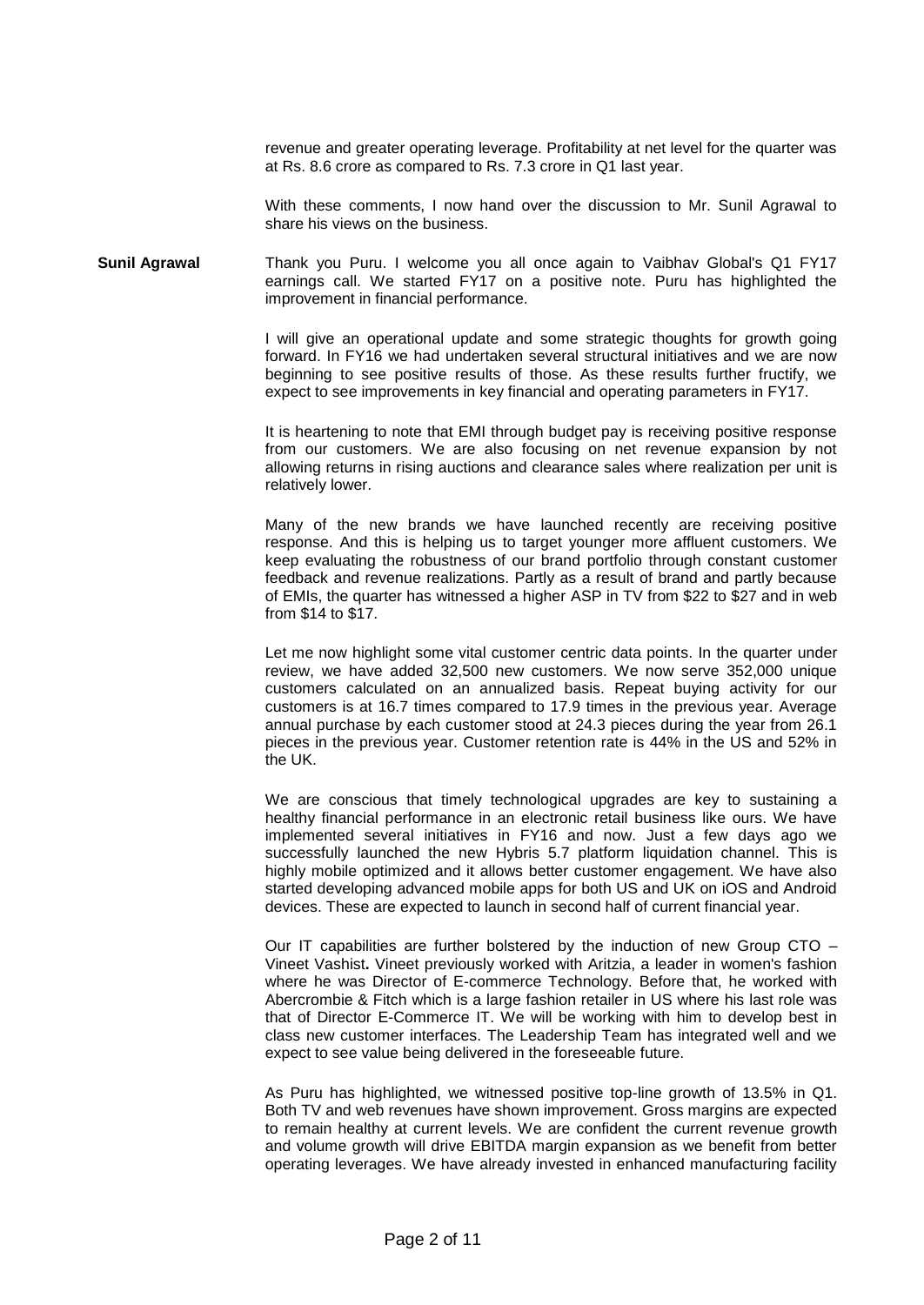in India and web platform as well as more household coverage in US to accommodate growth, so fixed cost may not increase substantially from here on.

We planned CAPEX of approximately \$4 million to \$5 million in FY17, therefore positive cash flow generation is expected to resume. While we are confident that VGL's growth momentum will continue, we remain slightly cautious for Q2 and Q3 of current financial year for our US TV liquidation channel. Due to forthcoming elections in US where peoples' attention may be somewhat diverted towards political debates on TV. For UK, in spite of Brexit concerns, we expect our UK business to continue to perform well in current financial year and in years to come.

With that, I conclude my opening remarks and I now request operator to open the forum for questions.

- **Moderator** Thank you very much. Ladies and Gentlemen, we will now begin the question-andanswer session. We have the first question from the line of Tarun Verma. Please go ahead.
- **Tarun Verma** I have two questions which are related. The first question is, if we look at the PBT figures, profit before tax figures, essentially the profit before tax is the same in this quarter if we compare the profit before tax to the quarter last year, and essentially the improvement in profit is wholly coming from the lower tax rate. So the first question is, why did we see lower tax rate in this quarter compared to previous year, was that because of the new facility? And the second related question is, why did we not see any impact of operating leverage if we are looking at PBT metrics, because PBT is essentially the same in spite of let's say 13% improvement in revenues?
- **Puru Aggarwal** So as far as leverage is concerned, lets look at the material cost in this quarter in percentage terms compared to last year's quarter, which I covered in my opening remarks as well, that last year there was change in accounting policy in USA as per US GAAP. As a result, first time the duty expense was uploaded on inventory which earlier was being expensed off. As a result, last Q1 had higher profit, higher PBT because of lower material cost. So that is one reason. And second reason, that this year the material cost is up because of higher B2B business, so that answers your question of leverage.

Second part of your question is tax part, so it has two components which has resulted into lower tax burden on this quarter, one is that we have built up SEZ as you know which is up and functional from November 2015, so that has played its role. Second is that in US operations, its profit and that is the reason that earlier loss through DTA has been recognized. So that has also resulted into lower tax over there.

- **Tarun Verma** A follow-up question, the first one basically is related to operating leverage, if we were to remove the count of let's say the change in accounting standards and if we were to do an apple-to-apple comparison, how much improvement do you think we would have seen in, let's say, the PBT figures because of that if we were to follow the same accounting standards as we had followed, let's say, in Q1 of last year?
- **Puru Aggarwal** So broadly it would have impacted by 2% better.
- **Tarun Verma** So a 13% improvement in revenues leading to only, let's say, 2% improvement in PBT, so if PAT of operating leverage is still muted, is that a fair observation?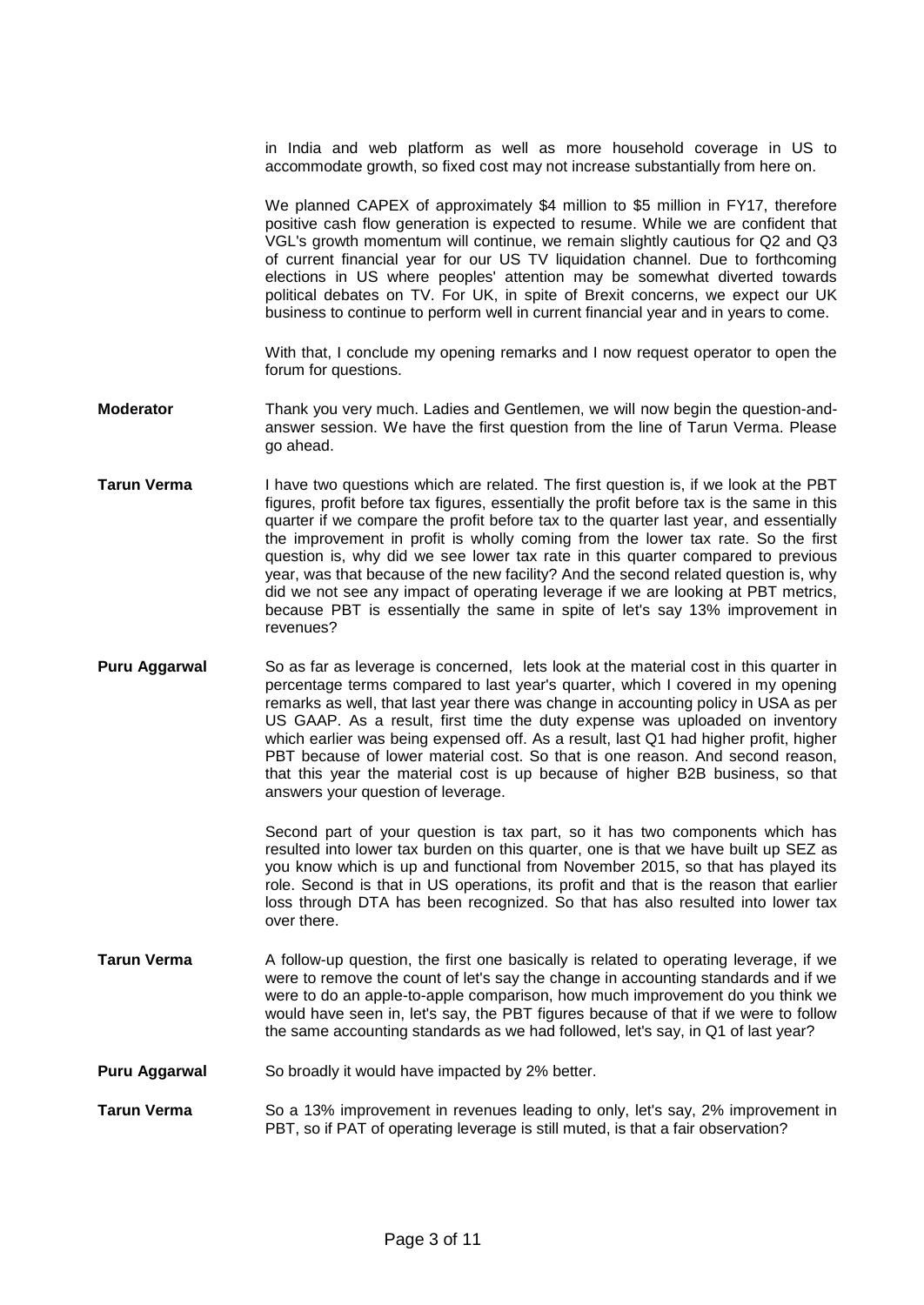- **Sunil Agrawal** So 2% is a percentage of profits, I think you look at the net profit basis it is 6%, the 2% would actually mean 25%.
- **Tarun Verma** And if I could squeeze in the third question as well, you mentioned in one of your opening remarks that you would be cautious on the US TV business. Do you see some sort of reduction coming in in the US TV business in the next two quarters or would the growth be muted?
- **Sunil Agrawal** So far we are not seeing it, but based on our earlier experience in 2012, we saw a dip in September, October and November and that was a slight dip, it was not substantial but we are giving a heads up in case there is a dip and we want to give heads up rather than give a surprise later.
- **Tarun Verma** And do you also see the web revenues more than compensating for possible decrease the might come in the US TV revenues?
- **Sunil Agrawal** Yes, potentially. But we just recently launched a new web platform and we believe this will really ramp up and create some revenue growth momentum for us. But last elections, in 2012, our experience was there was a revenue dip owing to election of about 5% to 7% from where we expected it to be. So that 5% to 7% impact could be there on revenue. Anywhere between 5% to 10% is the impact we could possibly see because of this election just on the TV segment and just in the US.
- **Tarun Verma** And whether you expect the full potential of the web revenues to come into play when we have launched the Hybris platform a couple of days back?
- **Sunil Agrawal** So once we launch new apps which are highly advanced apps and are ecommerce transactional apps, launching in H2. So as we are seeing, even currently, our traffic is coming more than half through mobile devices either through our current apps or through optimized sites, we expect once we launch the web applications the full benefit of that will be realised. So we have not enumerated the benefit to us yet, but we definitely see it starting to benefit in current quarter as well as in next quarters.
- **Moderator** Thank you. We have the next question from the line of Sunil Jain from Nirmal Bang Securities Pvt. Ltd. Please go ahead.
- **Sunil Jain** Sir, when we can see the volume improvement in web sales, or maybe TV sales as well?
- **Sunil Agrawal** Good question, Sunil. The volume decline was mainly because of our change in ASP, it increased substantially, as I said earlier, it increased from \$22 to \$27 on TV and from \$14 to \$17 on web. Now, although it was as a result of higher traction because of EMI and brand, we are consciously bringing it down slightly in current quarter and in coming quarters. So as we bring it down you will start to see the volume growth as well. So the total top-line growth will come as a combination of volume growth as well as the average price point increase growth.
- **Sunil Jain** But once you bring down the cost, will they not have any impact on you performance or profitability on account of which we were talking about, like because of EMI and discount whatever are there?
- **Sunil Agrawal** We are calibrating this very carefully, so as not to impact the top-line of the margins. So whatever the growth we are going towards is well calibrated, so it will not impact that.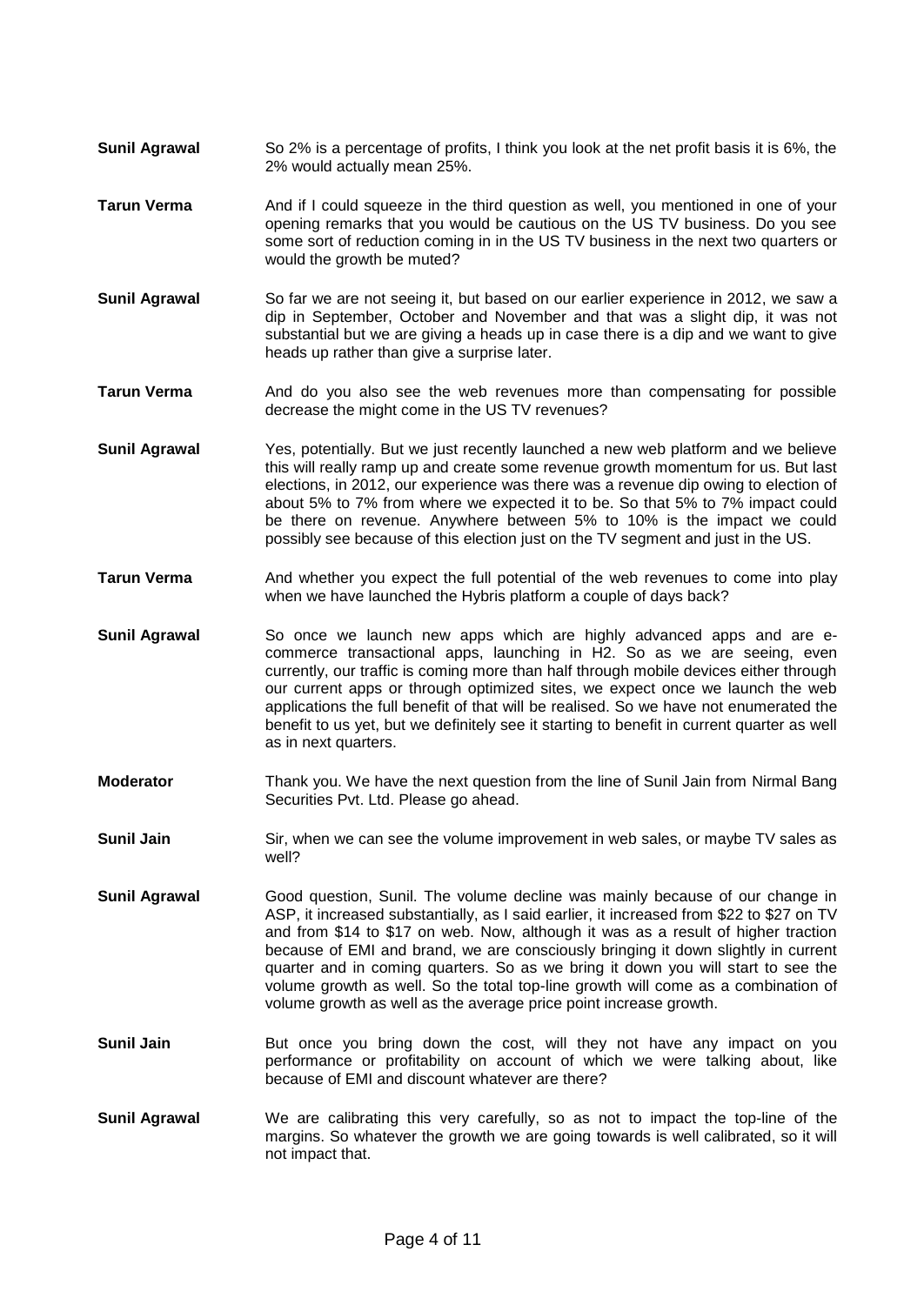- **Sunil Jain** Sir, we have seen that from Q1 to Q2 the volume improved very sharply, not in the last year but in the previous year volumes have improved in double-digit. So will that trend come back in this year or current year?
- **Sunil Agrawal** Yes, we expect the Q2 to be much higher than Q1 in volume because two things, one is that there is a clearance period during July and August, and secondly, we consciously reduce the average price point slightly while keeping the top-line high. And this is the trend we are seeing right now.
- **Sunil Jain** This price point what we had reached to \$27, are we thinking of bringing it down back to \$22 - \$23 or somewhere…?
- **Sunil Agrawal** It will be somewhere in between.
- **Sunil Jain** Which will be able to meet your cost also and improve the volume also?
- **Sunil Agrawal** Yes. So the reason for moderating the average price point, one is that the new customer acquisition is better in a lower price point, that has been our experience. And second thing is the detriments are also lower if the price points are moderate. But we only want to moderate the price point as long as the top-line growth continues from this level or higher.
- **Sunil Jain** And sir, in a web sales, since you had already launched this new platform, any new strategy we are bringing in because sales are still not showing any sign of improvement?
- **Sunil Agrawal** So that was launched only last Friday.
- **Sunil Jain** That is true, but apart from that any additional strategy you are combining it so you can improve the web sales?
- **Sunil Agrawal** Once this 5.7 version completely stabilizes which we expect to stabilize in next one week or 10 days, it is already showing traction of growth. But once we delve them we have those marketing campaigns in place or help plan all those campaigns, and also we are going to launch EMI on web which is not there right now. So that EMI on web maybe launched in about 1.5 months if that is the time it will take after the site stabilizes. And we have a new e-commerce manager who comes with a lot of experience in e-commerce and is already in place. So he comes with a lot of ideas of promoting the web to our existing customers as well as new customers.
- **Sunil Jain** The two data points, how much was the EMI share in this quarter and what was the return in this quarter?
- **Sunil Agrawal** So EMI was 23% of sales and this current quarter was EMI denominated.

**Sunil Jain** And return?

- **Sunil Agrawal** Sunil, we are trying to take out the data point, we will share you in few moments. But my estimate is that the total returns between US and UK put together is approximately 21% and 22%.
- **Moderator** Thank you. We have a follow-up question from the line of Tarun Verma. Please go ahead.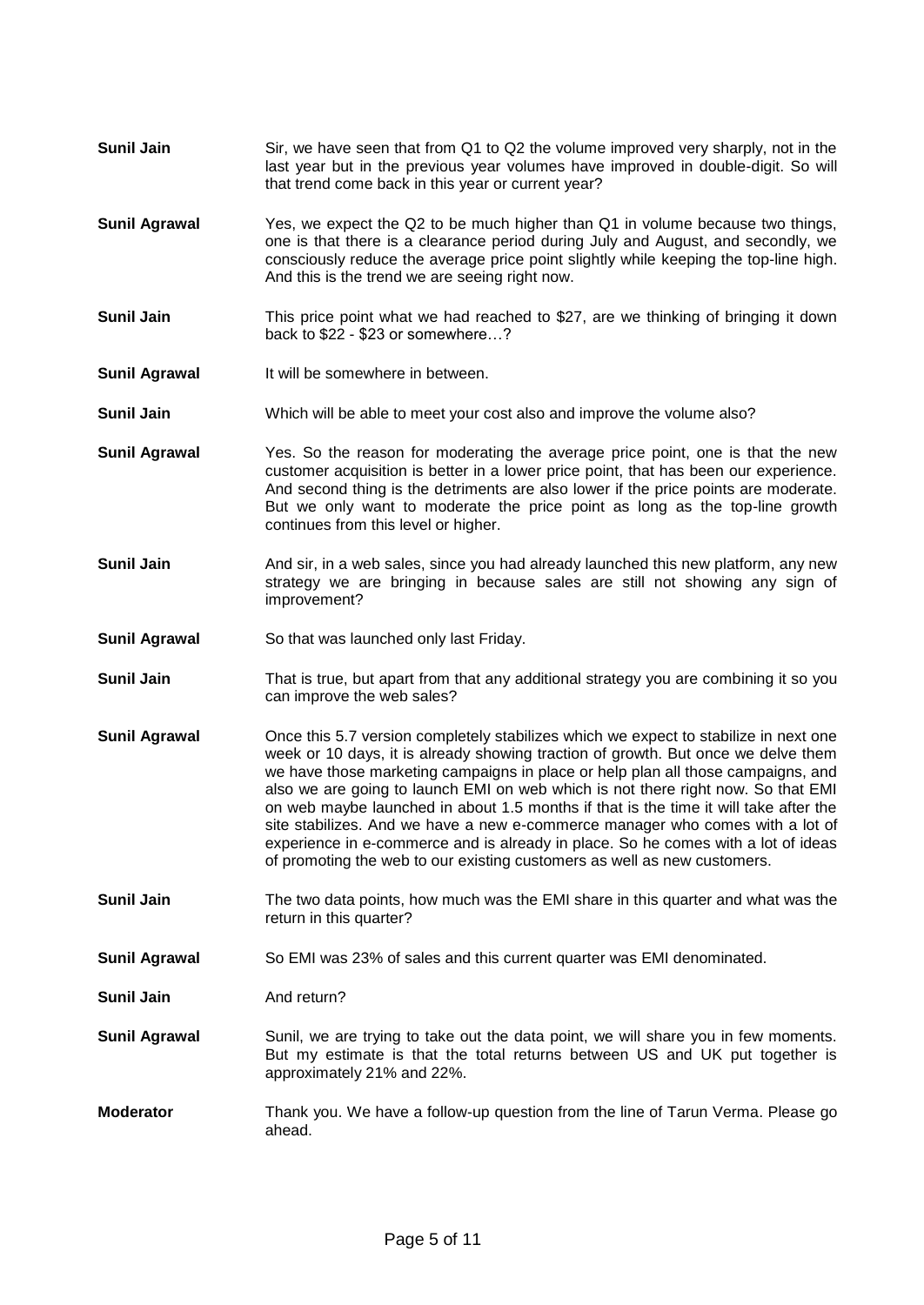- **Tarun Verma** When we talk about the Hybris platform being completely deployed, is that something that impacts the performance of mobile web or is that something that impacts the performance of mobile app as in Android and iOS as well?
- **Sunil Agrawal** The latest version which is Hybris 5.7 is highly mobile optimized for a responsive website. So that means every device, whether you go by iOS or by Android or iPad or iPhone, it will format to that particular device. So that is highly responsive. Now apps are something that are more engaging because the experience of company's revenue from the customer who buy from app versus from responsive mobile website is the difference is 1:2. So our interest in web through app is to get higher engagement from those customers, and within app we want to give further advanced features that will utilize features of that particular device whether it is the touch or the movement or there are a lot of other features that we are trying to incorporate into our app. But this is still a work in progress, but app engagement is higher than simple responsive mobile website.
- **Tarun Verma** Sure. What percentage of revenue, what is the contribution of mobile app to our revenues into these?
- **Sunil Agrawal** Currently it is very small because our app is not e-commerce transaction enabled, so they cannot buy off the app, they have to call. So it is very small, but overall when you look at mobile versus total web revenue, already mobile almost accounts for 45% of our revenue from the total web revenue.
- **Tarun Verma** So mobile is includes browser revenues also?
- **Sunil Agrawal** Yes, total e-commerce revenue, so mobile is already 45% of our revenue.
- **Tarun Verma** Hybris is something that would improve on the performance of mobile app as well?
- **Sunil Agrawal** It is mobile responsive website.
- **Tarun Verma** Mobile responsive website only?
- **Sunil Agrawal** App is something different, app is not Hybris, it connects with Hybris but it is not Hybris product, so app is a separate thing which we expect to launch in H2. We already have apps out there but they are not transactional apps yet.
- **Tarun Verma** And second, sir overall what are the drivers for revenue growth over the next two to three quarters?
- **Sunil Agrawal** Your question is, what are the drivers for revenue growth?
- **Tarun Verma** That is correct.
- **Sunil Agrawal** So, the main driver for us is our product, our presentation and our promotion. So the product is already almost one-third the average price of our competitors and presentation is through our talent, that is the new talent that we have hired in US, our head of US business, our e-commerce head, our IT head and the presentation head of sales, so all the talent brings to our product in a better presentation to the customer and marketing promotion through television as well as through our e-mail and our mailers that we send out customers are highly advanced, getting better with our new talents.
- **Tarun Verma** So what I am seeing is the product and the promotion part is something that we always had with us over the last couple of quarters, what change do we see over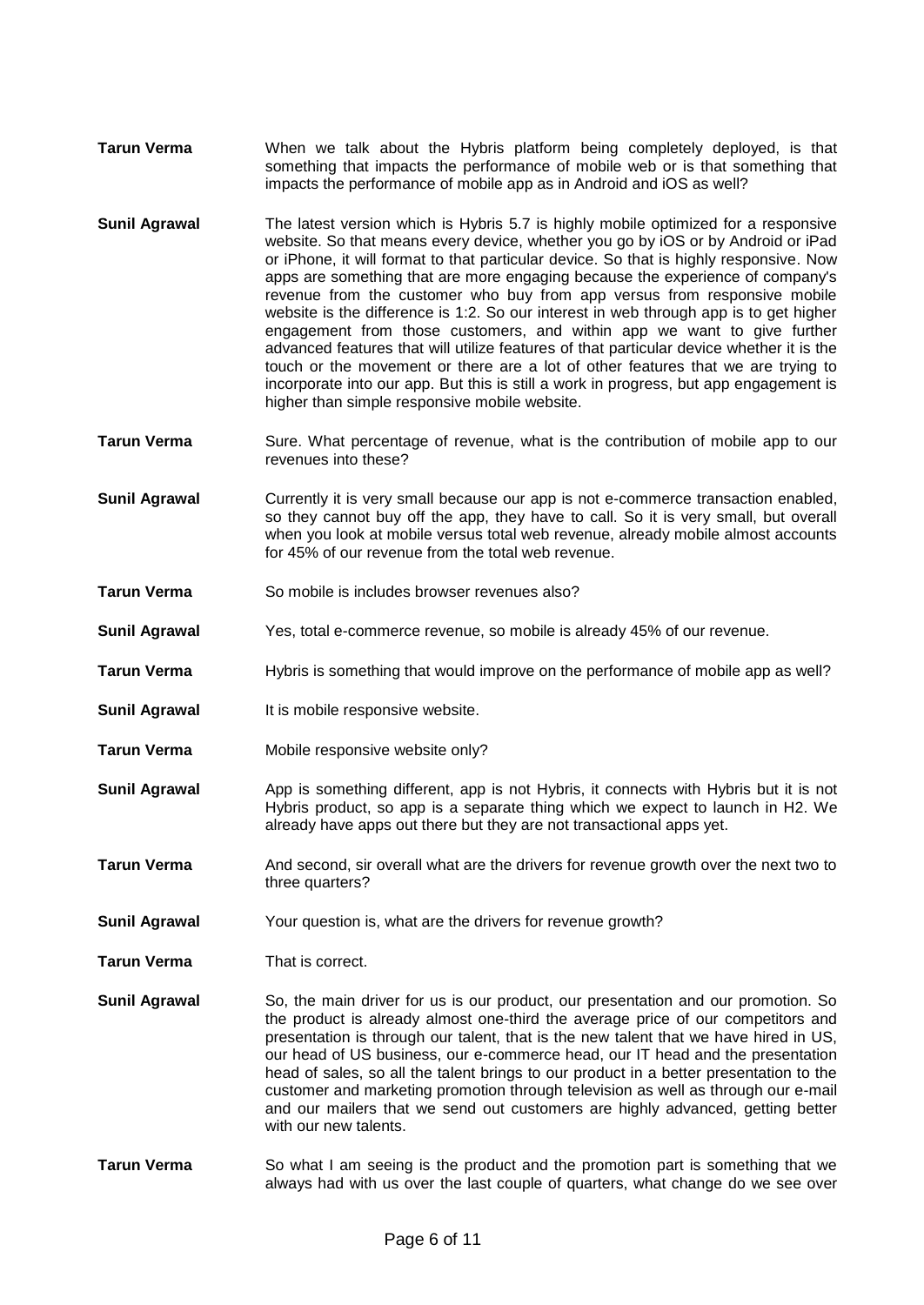the next couple of quarters that should be able to drive let's say an improvement in revenues?

- **Sunil Agrawal** As we continue to improve on our product portfolio, number one is brand. We have launched quite a number of brands since last morning as the customers are engaging with those brands we expect that to benefit us. Second thing is, the lifestyle product. As we are improving the lifestyle engagement, for example in our UK business currently the lifestyle product is running at 25% of sales, the beauty has been doing very well, the accessories are doing very well, even the home textiles are doing well. Same translating into US, US is still lower, it is still at 10% but we expect that to increase as we bring in more innovative products. And also average price point, we went a little bit too high in average price point, and as I said earlier to Mr. Sunil Jain's questions response, we are moderating somewhere between \$22 to \$27 in current quarter and onwards. So that will also be changed in product portfolio. Second thing about presentation, we have a new head of sales in US and she has more than 15 years of experience on television shopping. She is bringing a lot of training to our sales team and bringing talent as well; expert talent as well as host talent. So the presentation is much better. And also, we are adding a lot of storytelling, this is a process that we are paying lot of attention to because television is all about story, how you engage with customers and that story is really adding a lot of value for our customers. And as you have seen, since we have launched all those initiatives, storytelling has been a component that has not been highlighted enough but has added a lot of value for our customers.
- **Moderator** Thank you. We have the next question from the line of Pritesh Chhedda from Lucky Investment Managers Pvt. Ltd. Please go ahead.
- **Pritesh Chhedda** Sir, just wanted to get some understanding on the rise in realization and the drop in gross margin, I could not understand the connect? And second, on the operating cash flow side, it is negative so just wanted to take your thoughts there.
- **Puru Aggarwal** So your question on operating cash margin, let me take it first. The cash margin, I had explained just before, one is that B2B business this quarter has been higher compared to last year Q1 which has resulted in to lower margin. Second is that last year Q1 US had change in accounting policy, the duty expense gets started loaded on inventory which resulted into a lower raw material cost in last Q1 which abnormally shows a higher gross margin. But if you look at the gross margin for the quarter, it is at 64% which is pretty healthy and in fact pretty high compared to the previous years. So that is with respect to your first part.
- Pritesh Chhedda Sir, this answer of yours is for gross margin?

**Puru Aggarwal** Yes.

- **Pritesh Chhedda** But sir, I am just wondering B2B business is just 10%, still it would have that kind of impact on gross margin of about 300 basis points and on the other hand our realization would have jumped by about 25% on 80% of your business.
- **Puru Aggarwal** So realization is another piece which has a lot to do with the initiatives which we took. If you look at last few quarters, last year we started a returnability in the first phase of July and in September we started budget pay EMI and then we started home grown brands. So these are the three reasons actually which has led to higher ASP. And if you look at the volume, under 10 volume is lower, but above 10 the volume has grown up, which means that higher ASP has led to a better attraction in higher price points.
- **Pritesh Chhedda** But higher ASP does not mean higher gross margins.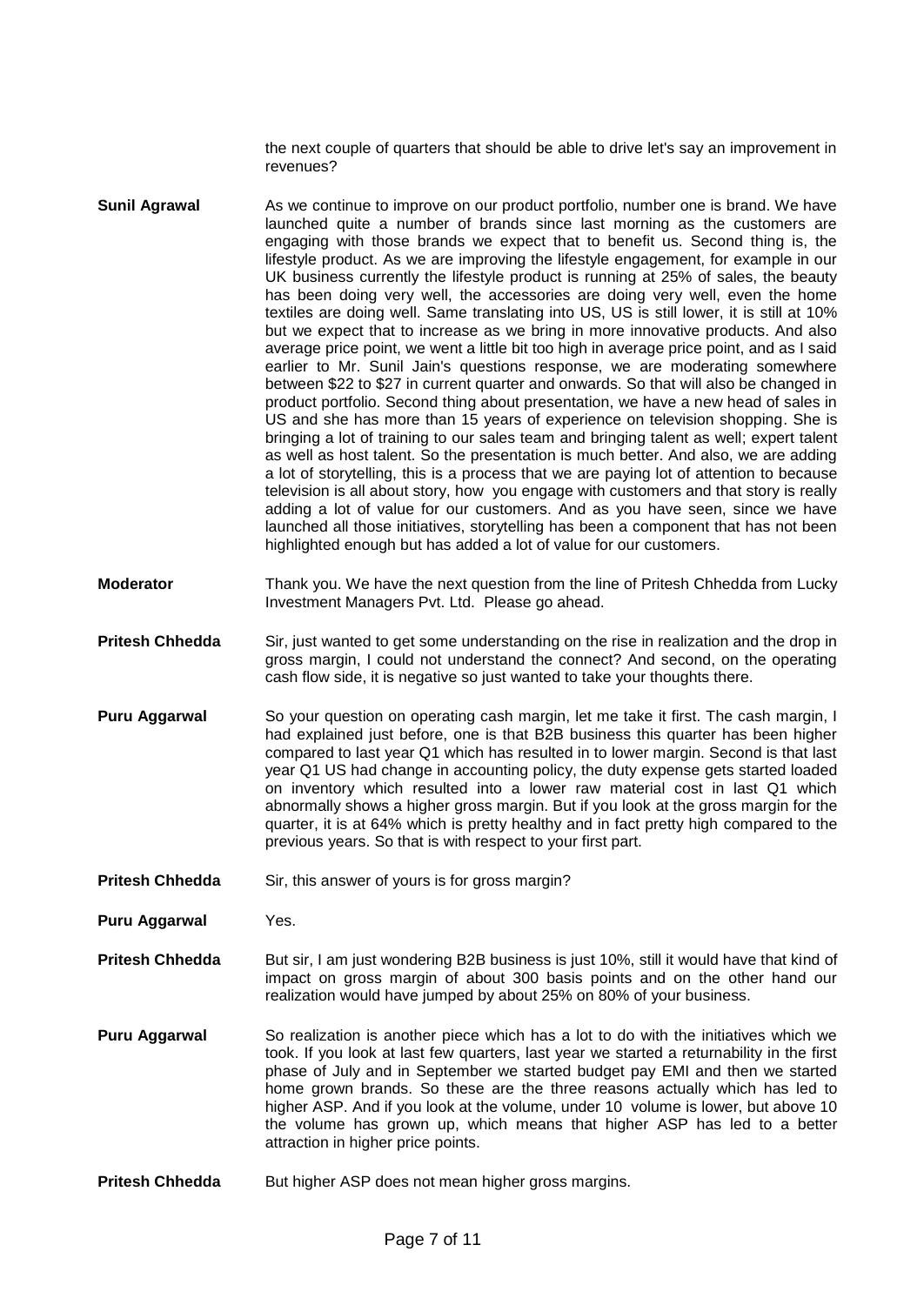- **Puru Aggarwal** we have thick gross margin , be it under 10 or over 10.
- **Sunil Agrawal** Pritesh this is Sunil I would just interject the current quarter's gross margin of 63.5%, almost 64%, that is highest over last five years, has a trend line in front of me FY13 was 60%, FY14 61%, FY15 61% and FY16 it was 63%.
- **Pritesh Chhedda** So that particular quarter reference has abnormally high number then?
- **Sunil Agrawal** So last year Q1 was abnormally high but for the whole year last year it was only 63%, so this quarter actually is higher than the trend.
- **Pritesh Chhedda** And sir on the fixed cost side, if you can now tell what is the quarterly fixed cost in the business?
- **Puru Aggarwal** That is a numbers question. So in fixed cost if we look at actually one component which has been up is depreciation, it has been up from Rs. 4.3 crore to Rs. 6.6 crore. So this depreciation is higher because of SEZ, which is already operational. And second, it is higher because of investment in Hybris and other IT instruments. So these are the two major reasons which has led to higher depreciation.
- **Pritesh Chhedda** Sir, I am actually asking for what is the fixed cash cost in the business.
- **Puru Aggarwal** So the other aspect of the fixed cost is cash cost, which in some sense it was higher. But the cash cost if I look at, actually it is Rs. 118 crore last quarter compared to Rs. 126 crore this quarter, up by Rs. 8 crore. Largely it is due to the translation of US dollar into rupee because our broadcast content cost in US is in dollar which will get translated into rupee. So that translation is one reason which impacts rupee. Second impact which is there other than the dollar to rupee translation is that warehouse which we took in US has a rent cost which is in addition and then some hosting cost which we put it as admin cost is also a reason of increase in this quarter. Sunil just mentioned that presentation and storytelling has been better so as a result of that that content cost also went up.
- **Pritesh Chhedda** And why the operating cash flow is not there?

**Puru Aggarwal** Operating cash flow, if I break it down for your information, so there is cash from operation Rs. 20 crore and it was nullified because of increase in current assets. So in current assets when we break it down, two components have been there, largely it is inventory which I told in my opening remarks that inventory is up which we see as a short-term phenomenon, it will be liquidated in next two, three months. And second component is debtor, last Q1 there was no debtor because there was no EMI and this quarter there is EMI play, so around \$2 million net debtor has been up.

- **Moderator** Thank you. We have the next question from the line of Aksh Vora from Praj Financial. Please go ahead.
- Aksh Vora **I** just wanted to know the two initiatives we have taken last year for the EMI scheme and the upgradation in technology. Can you explain a bit in detail what has led to the change in volumes and growth in this quarter?
- **Sunil Agrawal** As I explained earlier, Aksh, one thing is EMI, so EMI when people get three payments so the buyer will purchase higher price point product than they were able to buy earlier, and most of the people they buy from a credit card and whatever the balance limit on the credit card they usually spend. So that led to a higher average price point. And second thing is returnability that we had introduced last year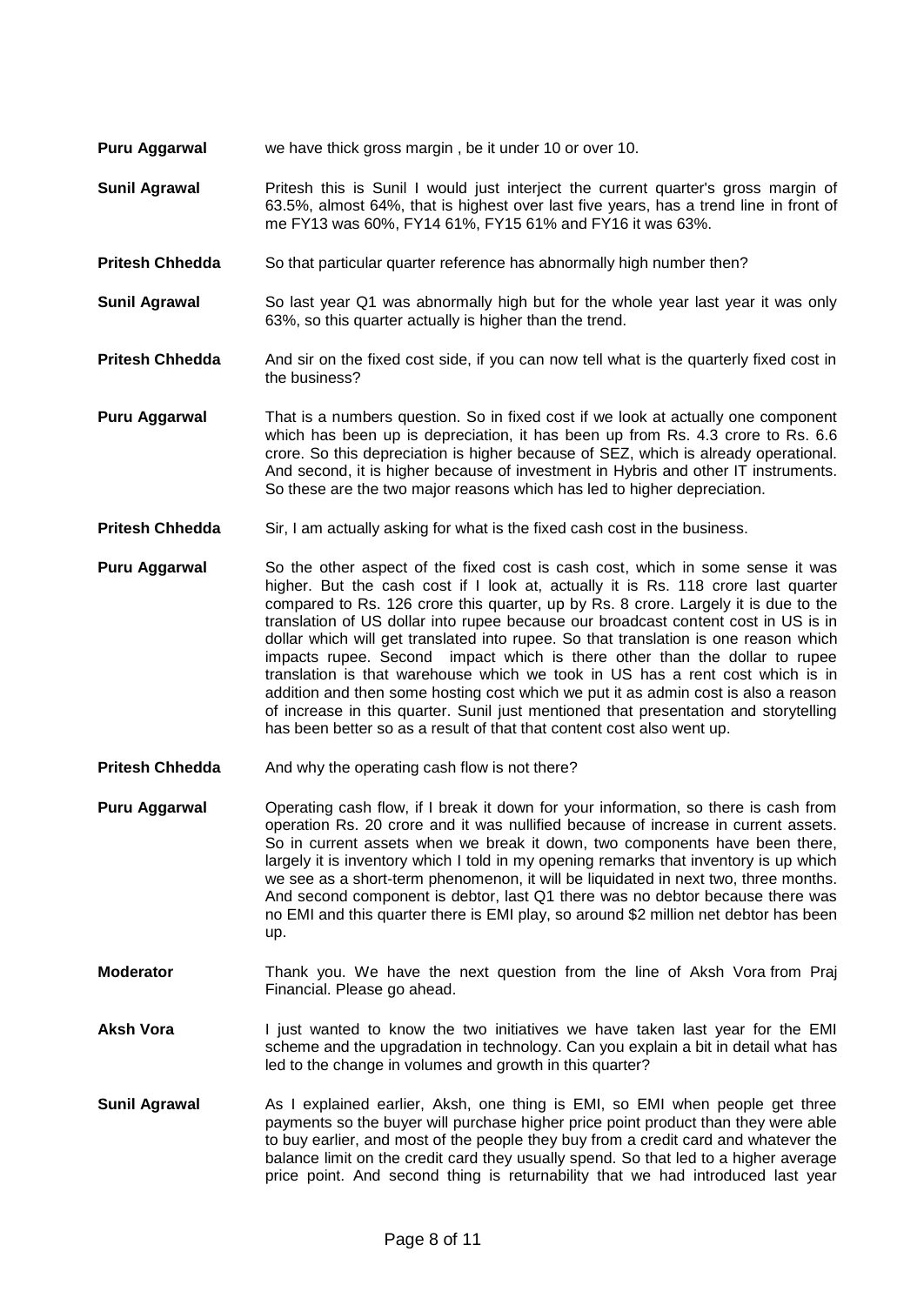around July. In that returnability earlier we were not taking any returns below \$200, so customer for \$10, \$20 or \$30 they were not concerned but purchasing at higher price point, they were really skeptical. Once the returnability was introduced so people start to find price point easier because if they did not like for some reason they could return it.

- Aksh Vora So now we do not have any price cap like we had before \$200, so now any product can be returned to the Company?
- **Sunil Agrawal** That is correct, any product can be returned back to the Company except the rising auction on the web and clearance sales, whenever we hold clearance sales those products cannot be returned unless they are defective.
- Aksh Vora So what is the return rate portion in US and UK currently in this quarter?
- **Sunil Agrawal** As a total return rate is about 18.8%, that also answers Sunil Jain's question, of the total business 18.8%. Now that would also include the wholesale component of the business, so if you only calculate the retail component of the business, in US the return rate of last quarter was about 19% and in UK the return rate last quarter was approximately 22%.
- Aksh Vora **And Sir, we have fairly shifted, means we are in the process of shifting from** traditional methods to a more digitized technology kind of model, so what are the risks or challenges you see going ahead can be faced by the Company in process to launch our app then going more towards technology oriented model.
- **Sunil Agrawal** So the technology is forward-looking business model here we are keeping pace with the change in the customer behavior. Brick and Mortar will always be there but lot of meaningful portion of that is going to electronic retail. So we are with the times keeping up with the times to be able to offer the customer from their homes by television as well as web as well as our mobile apps. And the new latest technology we are working on is to offer it through IP Television which will be ecommerce enabled. IPTV means some customers or cord cutters have broadband streaming at their homes but do not have cable, but they still see Netflix or they still see through internet. So we would be available to them through these platforms like Apple TV or Samsung TV or from Hulu, Roku or likes of these. So these technologies will enable us to catch up with our existing competitors, QVC, HSN they have almost 45% of their sales coming through web, where in our case that is just about 20% - 25%. But still, we are way ahead of many other players who are stuck in brick and motor and not fast enough on electronic retail.
- Aksh Vora **And sir just lastly, don't you think the EMI** process going on and people approaching more towards the EMI scheme, the percentage of revenue will shift more towards an EMI and the average price would definitely be up from what we used to have a couple of years ago around \$20, that would apparently move towards the similar kind of range you have seen in this quarter?
- **Sunil Agrawal** That is a fair point and we have consciously managed balance of the two, it is easy to go up. But when we went up from \$22 to \$27 average price point on our television we noticed that the new customer acquisition was slightly lower on higher price point where return rate is also higher. So we made a conscious decision to continue to offer products to customers somewhere in between \$22 to \$27 rather than going higher than \$27 because our model, we find it beneficial also to the bottom-line and for long-term perspective to stay more around \$25 than to go to high.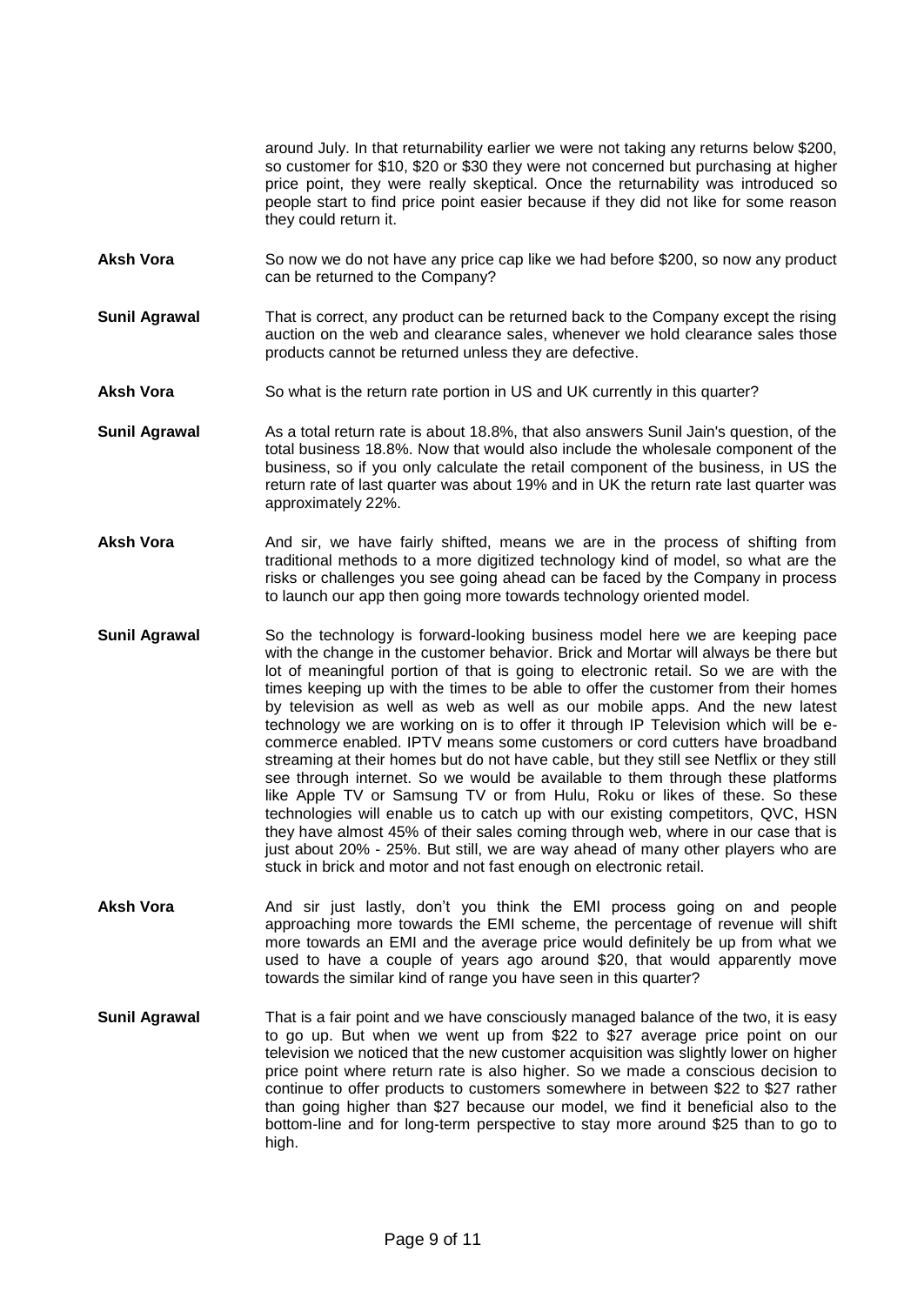**Aksh Vora** So our average price will be more towards \$25 - \$26 compared to current quarter of \$27?

**Sunil Agrawal Correct.** 

- Aksh Vora **And lastly sir, can we throw some light on the competition, how is it facing right** now, how are we facing competition right now, are the sales volumes still driven by the competitors like we saw in the last year or our intensity of competition has reduced?
- **Sunil Agrawal** So they are doing the same thing as we were doing last year, only with us the change is that we have bought in the technological changes or the process changes of the customer centric root changes as we were doing and then some more. So they bought in the EMIs, also lower shipping promotion. So our shipping is already lowest in the industry and we brought the EMI that has helped us, and once we bring on the EMI on the web also which is still a smaller portion for business but that will help our overall business substantially more. So whatever is the traction you are seeing in sales growth and whatever confidence we have going forward is assuming that the competitors will continue their competitive intensity same or even at higher levels.
- **Aksh Vora** Right. But currently they are still growing at a fairer rates than us or is it just about the same, just wanted to know how they are doing right now.
- **Sunil Agrawal** So JTV is a private company, so we do not have the published data, but from whatever information we can gather from the market, they are growing fairly well in double-digits ever since they have launched their promotion campaign.
- Aksh Vora **Still**, until last quarter, right sir?
- **Sunil Agrawal** I do not have quarter-to-quarter information, we have just market information from the suppliers or some market information. So they are still growing well.
- **Moderator** Thank you. We have the next question from the line of Shree Vats as an Individual Investor. Please go ahead.
- **Shree Vats** My question is related to the EMI scheme which we introduced last year, just wanted to understand is it implemented on this TV and web interface or how is it?
- **Sunil Agrawal** Yes, it is only on TV and only in US right now, the web will come in fact by the end of this quarter or early next quarter.
- **Shree Vats** And what kind of impact do you foresee on the working capital and the free cash flow going forward because of the increase in working capital requirement that will be there?
- **Sunil Agrawal** So web is just about 20% 25% of our business, so even if we have 25% of our web share come through EMI it will not impact substantially to our cash flow.
- **Moderator** Thank you. We have the next question from the line of Shyam. Please go ahead.
- **Shyam** My question is related to the feedback from the website, so I understand from the UK site we have some reevoo, we have some feedback that customers provide you. But in the US I was not able to spot something where customers provide feedback, is there something that is available or is it privately there which is not available publicly?